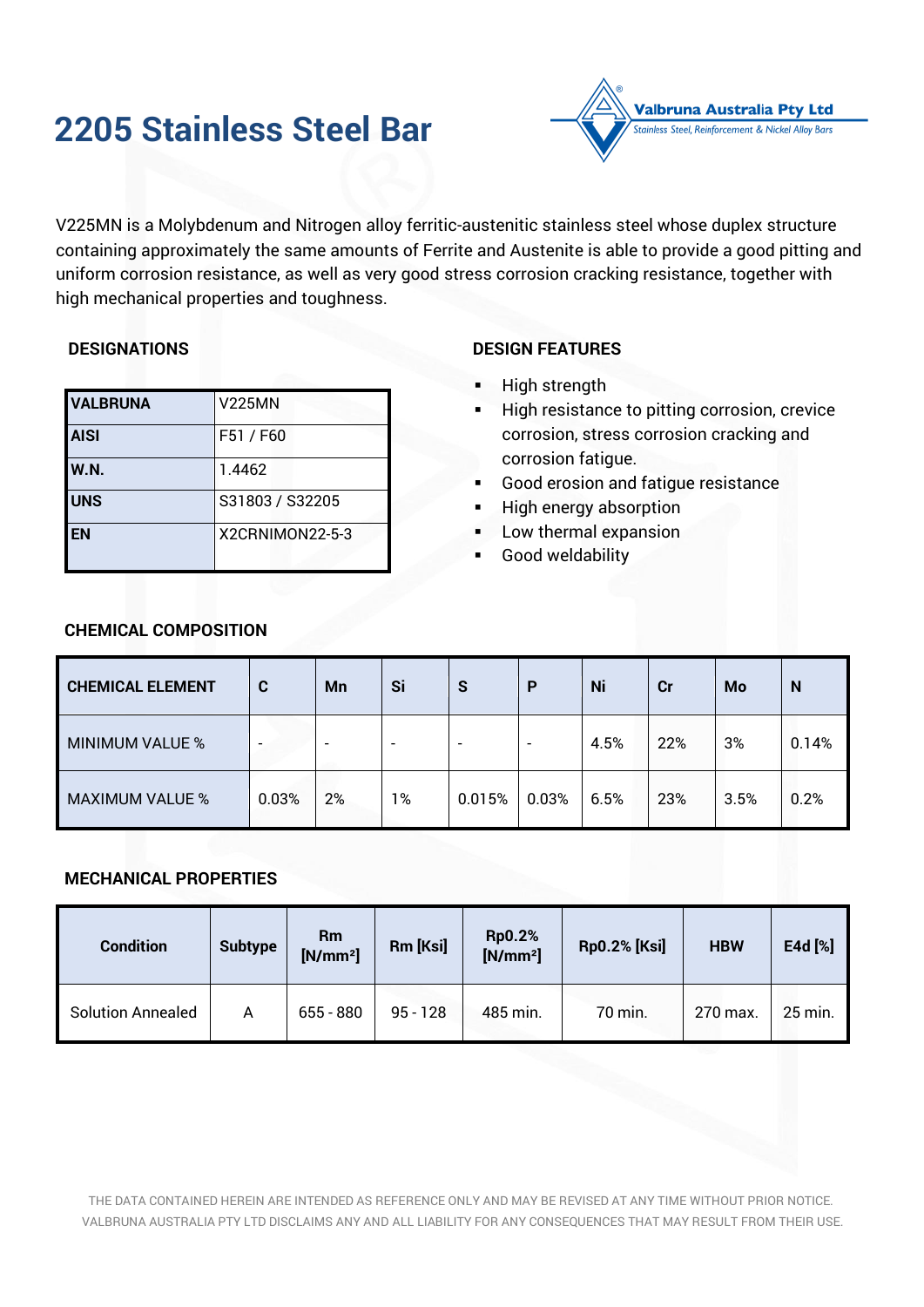## **PHYSICAL PROPERTIES**

| <b>Physical Property</b>        | SI / Metric Units                       | US / BS Imperial Units               |
|---------------------------------|-----------------------------------------|--------------------------------------|
| Density                         | $7.7 \text{ kg/dm}^3$                   | $0.278$ lb/in <sup>3</sup>           |
| Specific Thermal Capacity 20° C | 500 J/ $(kg·K)$                         | $0.119$ Btu/lb°F                     |
| Thermal conductivity 20° C      | 15 W/(m·K)                              | 104.002 Btu in/ ft <sup>2</sup> h °F |
| Thermal expansion 20° - 100° C  | 13 $(10^{-6}/K)$                        | $7.222(10^{-6}/^{\circ}F)$           |
| Electrical Resistivity 20° C    | $0.8 \Omega \cdot \text{mm}^2/\text{m}$ | $31.496 \mu$ Ωin                     |
| Modulus of Elasticity 20° C     | 205 GPa                                 | 29732.736 ksi                        |

# **HEAT TREATMENT**

| <b>Description of condition</b> | <b>Condition</b> | Minimum temperature °C | Maximum temperature °C | Cooling |
|---------------------------------|------------------|------------------------|------------------------|---------|
| <b>Solution Annealed</b>        |                  | 1040                   | 100                    | Water   |

## **HOT WORKING**

| <b>Condition</b>      | Minimum temperature °C | Maximum temperature °C | Cooling |
|-----------------------|------------------------|------------------------|---------|
| Forging / Hot Rolling | 950                    | 1200                   | Air     |

## **APPLICATIONS**

Pump and valve parts, pressure vessels, desalination plants, tanks, bolts, nuts, rings, stirrers, hollows bars handling solutions containing Chloride, marine environments, boat shafts where corrosion fatigue resistance is required, and reinforcing bars for structural application such as roads, bridges, harbors landing zones, and buildings.

#### **CORROSION RESISTANCE**

V225MN has very good resistance in environments containing chloride and fluoride and other aggressive solutions or materials. Particularly, it shows better results in general and pitting corrosion than type 316 and similar austenitic stainless steels, and has very good resistance to crevice corrosion thanks to high Chromium, Nitrogen and Molybdenum contents. In this case, an accurate evaluation of piece design is required in order to avoid very narrow crevices situations. Stress corrosion resistance is guaranteed thanks to presence of the Ferritic part of the duplex structure. It's important to point out that the surface of every kind of stainless steel should be free of contaminants, heat tint, scale and passivated for optimum resistance corrosion.

THE DATA CONTAINED HEREIN ARE INTENDED AS REFERENCE ONLY AND MAY BE REVISED AT ANY TIME WITHOUT PRIOR NOTICE. VALBRUNA AUSTRALIA PTY LTD DISCLAIMS ANY AND ALL LIABILITY FOR ANY CONSEQUENCES THAT MAY RESULT FROM THEIR USE.